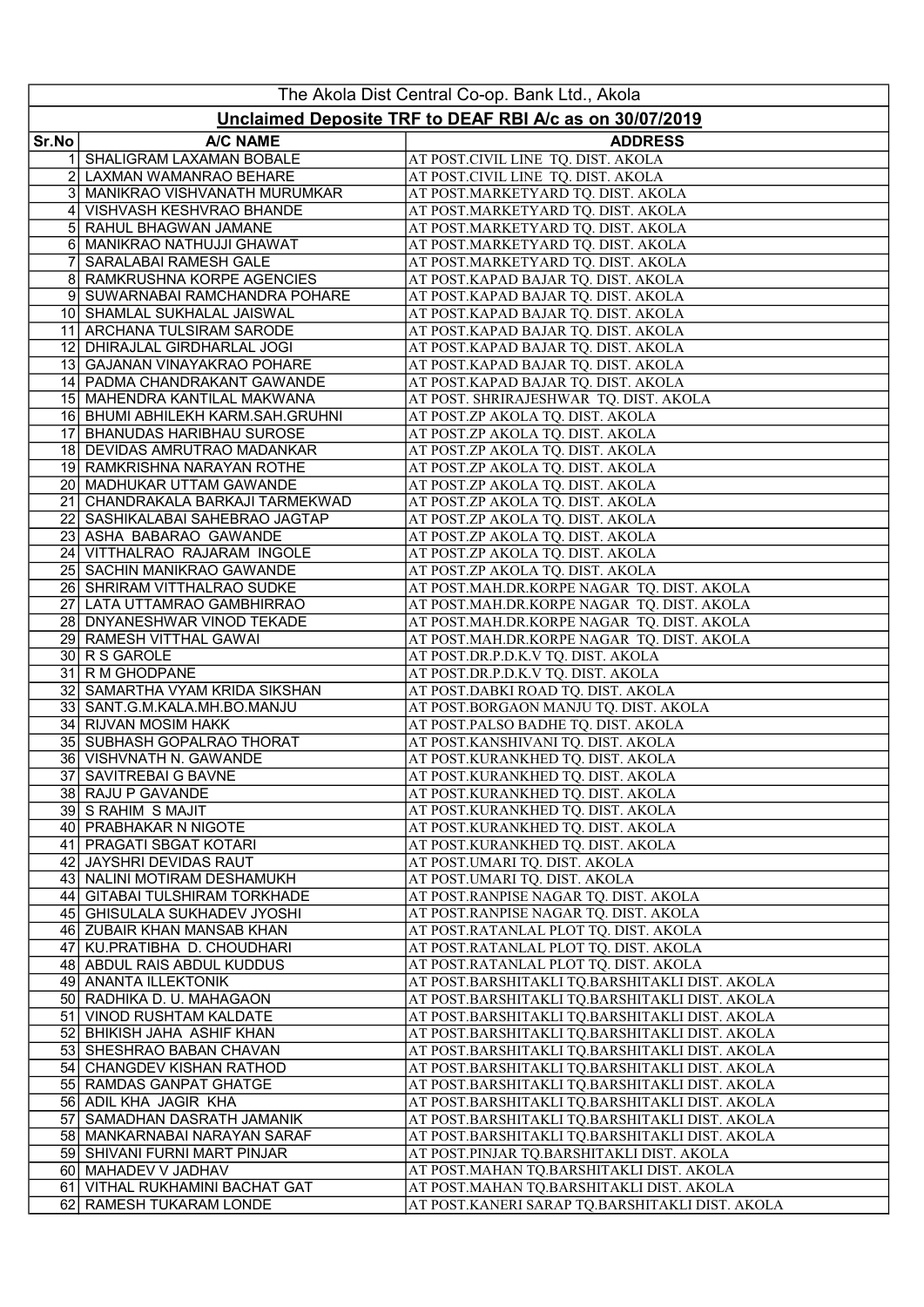| 63 AWSAYAK RASHTRAPITA MAHATMA GA                                       | AT POST.AKOT MAIN TQ.AKOT DIST. AKOLA                                                      |
|-------------------------------------------------------------------------|--------------------------------------------------------------------------------------------|
| 64 BRIJALAL KISANGOPAL RATHE                                            | AT POST.AKOT MAIN TQ.AKOT DIST. AKOLA                                                      |
| 65 RAMESH TULSHIRAM METKAR                                              | AT POST.AKOT MAIN TQ.AKOT DIST. AKOLA                                                      |
| 66 PADMA GOPALDAS GANDHI                                                | AT POST.AKOT MAIN TQ.AKOT DIST. AKOLA                                                      |
| 67 SHALIKRAM RUNJAJI TAYADE                                             | AT POST.AKOT MAIN TQ.AKOT DIST. AKOLA                                                      |
| 68 MAHADEO WASUDEO DATKAR                                               | AT POST.AKOT MAIN TQ.AKOT DIST. AKOLA                                                      |
| 69 RADHABAI DIGAMBAR BONDRE                                             | AT POST.AKOT MAIN TQ.AKOT DIST. AKOLA                                                      |
| 70 ASHOK SHALIKRAM BORODE                                               | AT POST.AKOT MAIN TQ.AKOT DIST. AKOLA                                                      |
| 71 ULHAS PURUSHOTTAM NEMADE                                             | AT POST.AKOT MAIN TQ.AKOT DIST. AKOLA                                                      |
| 72 SARSWATI MATA S. H. G. SHAHAPU                                       | AT POST.AKOT MAIN TQ.AKOT DIST. AKOLA                                                      |
| 73 MUJMILALI HASHMAN ALI                                                | AT POST.AKOT CITY TQ.AKOT DIST. AKOLA                                                      |
| 74 BHARAT SUKHARAM KABLIYA                                              | AT POST.AKOT CITY TQ.AKOT DIST. AKOLA                                                      |
| 75 BABURAO LAKSHMAN WAKODE                                              | AT POST.AKOT CITY TQ.AKOT DIST. AKOLA                                                      |
| 76 VIJAY O AGRAWAL                                                      | AT POST.AKOT CITY TQ.AKOT DIST. AKOLA                                                      |
| 77 SHANI MAHARAJ SANSTHAN                                               | AT POST.AKOT CITY TQ.AKOT DIST. AKOLA                                                      |
| 78 M NARSIKSAPMCKA                                                      | AT POST.AKOT NARSHING MANDIR TQ.AKOT DIST. AKOLA                                           |
| 79 Z P SCHOOL RAUNDALA                                                  | AT POST.RAUNDALA TQ.AKOT DIST. AKOLA                                                       |
| 80 SAI KHUDUS SAI WHAK                                                  | AT POST. CHOTTA BAZARTQ.AKOT DIST. AKOLA                                                   |
| 81 VITTHAL MAHADEORAO BAKAL                                             | AT POST. CHOTTA BAZARTQ.AKOT DIST. AKOLA                                                   |
| 82 VIMALBAI AMBADAS KHARODE                                             | AT POST.TELHARA MAIN TQ.TELHARA DIST. AKOLA                                                |
| 83 GAJANAN DEVIDAS GAYAGOL                                              | AT POST.TELHARA MAIN TQ.TELHARA DIST. AKOLA<br>AT POST.TELHARA MAIN TQ.TELHARA DIST. AKOLA |
| 84 SUBHSH MOTIRAM MOHOD<br>85 BANDU RAMBHAU NARAJE                      | AT POST.TELHARA MAIN TQ.TELHARA DIST. AKOLA                                                |
| 86 SUDHIR VINAYAKRAO DHOLE                                              | AT POST.TELHARA MAIN TQ.TELHARA DIST. AKOLA                                                |
| 87 GOPAL TEJRAO POTE                                                    | AT POST.TELHARA MAIN TQ.TELHARA DIST. AKOLA                                                |
| 88 DILIP PANJABRAO PATARIKAR                                            | AT POST.TELHARA MAIN TQ.TELHARA DIST. AKOLA                                                |
| 89 JUBER KHAN NUR KHAN                                                  | AT POST.TELHARA MAIN TQ.TELHARA DIST. AKOLA                                                |
| 90 SANTARAM SHALIKRAM DAHI                                              | AT POST.TELHARA MAIN TQ.TELHARA DIST. AKOLA                                                |
| 91 NIRMALA SRIKRUSHNA BANERKAR                                          | AT POST.TELHARA CITY TQ.TELHARA DIST. AKOLA                                                |
| 92 HRIDAS RAJARAM DHIKAR                                                | AT POST.HIWARKHED TQ.TELHARA DIST. AKOLA                                                   |
| 93 DNYANESHWAR KISAN DHAGE                                              | AT POST.DANAPUR TQ.TELHARA DIST. AKOLA                                                     |
| 94 LILABAI SAKHARAM AMBADKAR                                            | AT POST.DANAPUR TQ.TELHARA DIST. AKOLA                                                     |
| 95 YOGITA NARAYAN GHOGALE                                               | AT POST.PATHARDI TQ.TELHARA DIST. AKOLA                                                    |
| 96 GAJANAN DINKAR BHALERAO                                              | AT POST.BELKHED TQ.TELHARA DIST. AKOLA                                                     |
| 97 SUCHITA HARIRAM VASU                                                 | AT POST.AADSUL TQ.TELHARA DIST. AKOLA                                                      |
| 98 PRALHAD SURYABHAN MASKE                                              | AT POST.AADSUL TQ.TELHARA DIST. AKOLA                                                      |
| 99 JAY BAJRANG BCG SANGVI                                               | AT POST.AADSUL TQ.TELHARA DIST. AKOLA                                                      |
| 100 SHRIRAM KISAN INGALE                                                | AT POST.ADAGAON TQ.TELHARA DIST. AKOLA                                                     |
| 101 AJIJSHAH NAJIR SHAH                                                 | AT POST.ADAGAON TQ.TELHARA DIST. AKOLA                                                     |
| 102 A PHARID A SHARIPH                                                  | AT POST.ADAGAON TQ.TELHARA DIST. AKOLA                                                     |
| 103 PRAGATI.SAV.SAH.BACHAT.GAT.                                         | AT POST.BALAPUR TQ.BALAPUR DIST. AKOLA                                                     |
| 104 AHILYADEVI.SAV.SAHA.BACH.GAT.<br>105   MAHAMAYA.SAV.SAH.MAHILA.GAT. | AT POST.BALAPUR TQ.BALAPUR DIST. AKOLA<br>AT POST.BALAPUR TQ.BALAPUR DIST. AKOLA           |
| 106 SAVITRIBAI.FULE.SAV.SAH.GAT.                                        | AT POST.BALAPUR TQ.BALAPUR DIST. AKOLA                                                     |
| 107 MA.DURGA.SHETAKARI.GAT.                                             | AT POST.BALAPUR TQ.BALAPUR DIST. AKOLA                                                     |
| 108 JAY SET MITRA ALPBHU                                                | AT POST.BALAPUR TQ.BALAPUR DIST. AKOLA                                                     |
| 109 MOBI.VHI.CO.SOCI.BALA.                                              | AT POST.BALAPUR TQ.BALAPUR DIST. AKOLA                                                     |
| 110 JANAKLYAN.NAGRI.SAHA.SAN.KASA.                                      | AT POST.BALAPUR TQ.BALAPUR DIST. AKOLA                                                     |
| 111 KUSUM.CO.SOCI.DIST.AKO.BALA                                         | AT POST.BALAPUR TQ.BALAPUR DIST. AKOLA                                                     |
| 112 NAG. PARI. SAHA. SAN. R. N. 1304                                    | AT POST.BALAPUR TQ.BALAPUR DIST. AKOLA                                                     |
| 113 D.MUBA.TICH.KRE.SOCI.R.N.1221                                       | AT POST.BALAPUR TQ.BALAPUR DIST. AKOLA                                                     |
| 114 JIJAMATA.SHIK.KRI.BAHU.SA.KOL.                                      | AT POST.BALAPUR TQ.BALAPUR DIST. AKOLA                                                     |
| 115 MU.PRA.BAGE.DUG.SA.SAV                                              | AT POST.BALAPUR TQ.BALAPUR DIST. AKOLA                                                     |
| 116 SHEK CHAND SHEK RAHIM                                               | AT POST.BALAPUR TQ.BALAPUR DIST. AKOLA                                                     |
| 117 HEMRAJ NARSIHN PAVAR                                                | AT POST.BALAPUR TQ.BALAPUR DIST. AKOLA                                                     |
| 118 A.KADIR MO. SAHEB                                                   | AT POST.BALAPUR TQ.BALAPUR DIST. AKOLA                                                     |
| 119 VIJAY KRUSHNRAO PANCHBHAI                                           | AT POST.BALAPUR TQ.BALAPUR DIST. AKOLA                                                     |
| 120 GAJANAN RAMBHAJI SAIDALE                                            | AT POST.BALAPUR TQ.BALAPUR DIST. AKOLA                                                     |
| 121 MOHAMMAD RAZIQUE ABDUL MUSHABB<br>122 MHANADA VITTAL YADGIRE        | AT POST.BALAPUR TQ.BALAPUR DIST. AKOLA<br>AT POST.BALAPUR TQ.BALAPUR DIST. AKOLA           |
| 123 DANESHOR RATNJI YADGIRE                                             | AT POST.BALAPUR TQ.BALAPUR DIST. AKOLA                                                     |
| 124 IRBHAN SANTUJI TAYDE                                                | AT POST.BALAPUR TQ.BALAPUR DIST. AKOLA                                                     |
| 125 SACHIV.GRA.GAT.ADHI.P.S BALAP.                                      | AT POST.BALAPUR TQ.BALAPUR DIST. AKOLA                                                     |
| 126 SACHIV.GRA.GAIGAON.GAT.ADHI.                                        | AT POST.BALAPUR TQ.BALAPUR DIST. AKOLA                                                     |
| 127 SACHIV.GRAMPANCHYAT.KANHERI                                         | AT POST.BALAPUR TQ.BALAPUR DIST. AKOLA                                                     |
| 128 M.S.CHATRA SENA .M.S.VIDHALAY                                       | AT POST.BALAPUR TQ.BALAPUR DIST. AKOLA                                                     |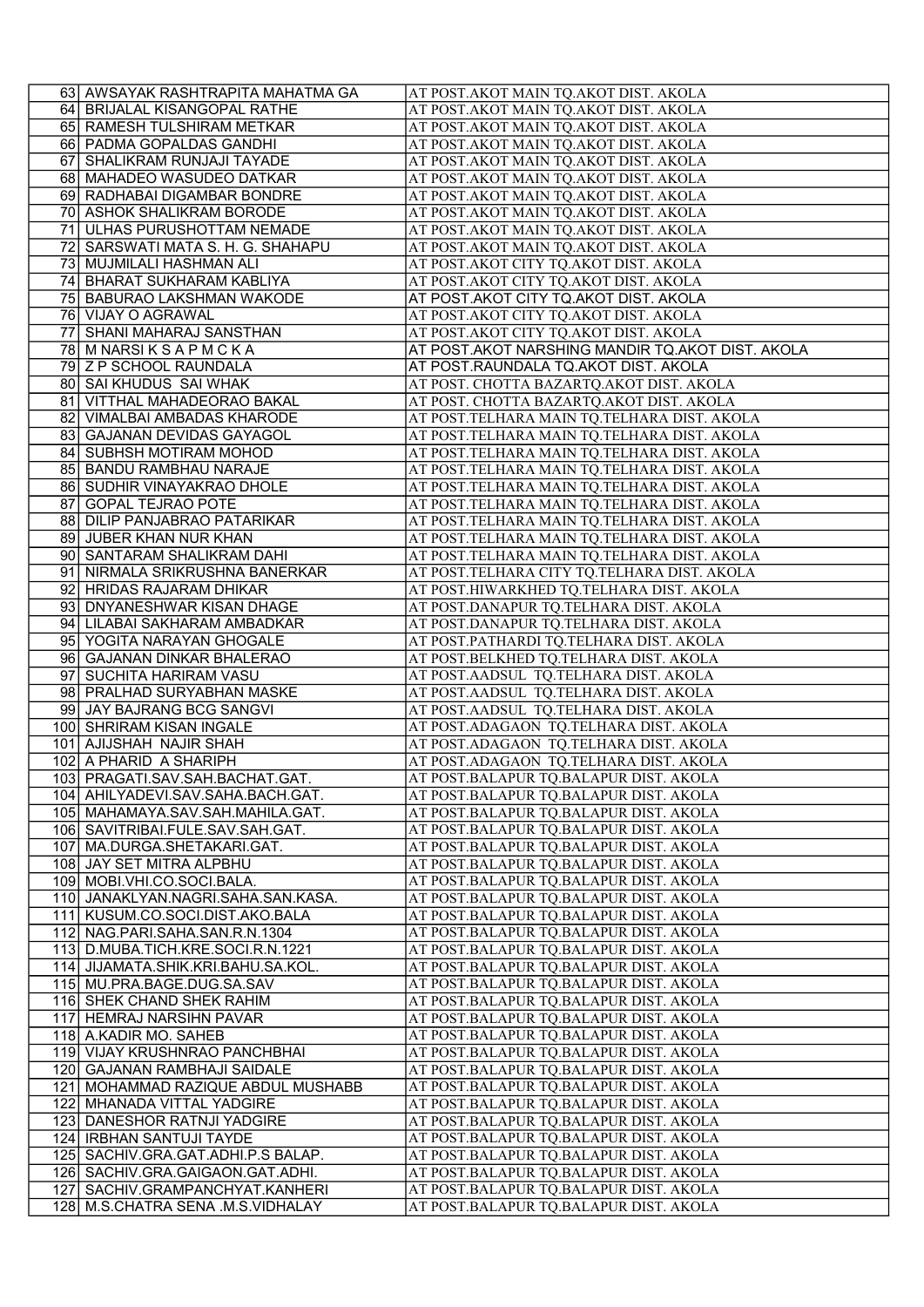| 129 SACHIV.DRA.GAT.ADHI.KUPATA                               | AT POST.BALAPUR TQ.BALAPUR DIST. AKOLA                                                                 |
|--------------------------------------------------------------|--------------------------------------------------------------------------------------------------------|
| 130 AHILLYADEVI BAHUUDDESHIY SOCI                            | AT POST.URAL TQ.BALAPUR DIST. AKOLA                                                                    |
| 131 REWATI PAWAN UWARE                                       | AT POST.URAL TQ.BALAPUR DIST. AKOLA                                                                    |
| 132 GAUIKARNN PARHAD DANDALE                                 | AT POST. WADEGAON TO.BALAPUR DIST. AKOLA                                                               |
| 133 PUNDLIK SHRIRAM SAWALE                                   | AT POST.NIMBA TQ.BALAPUR DIST. AKOLA                                                                   |
| 134 DILIP KISAN BHONGADE                                     | AT POST.NIMBA TQ.BALAPUR DIST. AKOLA                                                                   |
| 135 SAI SAID SAI BABA                                        | AT POST.NIMBA TQ.BALAPUR DIST. AKOLA                                                                   |
| 136 SINDHUTAI SAHEBRAO INGALE                                | AT POST.NIMBA TQ.BALAPUR DIST. AKOLA                                                                   |
| 137 DIGAMBAR YASHWANT ROHANKAR                               | AT POST.NIMBA TQ.BALAPUR DIST. AKOLA                                                                   |
| 138 TULASHIRAM TUKARAMAJI KHONDE                             | AT POST.NIMBA TQ.BALAPUR DIST. AKOLA                                                                   |
| 139 RAMKRUSHNA TUKARAM AHIRE                                 | AT POST.NIMBA TQ.BALAPUR DIST. AKOLA                                                                   |
| 140 VIDYA BANSIDHAR GARAG                                    | AT POST.NIMBA TQ.BALAPUR DIST. AKOLA                                                                   |
| 141 SAMRAT ASHOK SH BAHU KASURA                              | AT POST.PARAS TQ.BALAPUR DIST. AKOLA                                                                   |
| 142 LAXMAN HARI CHIKTE                                       | AT POST.PARAS TQ.BALAPUR DIST. AKOLA                                                                   |
| 143 VIJAYSING MOHANSING PAWAR                                | AT POST.PARAS TQ.BALAPUR DIST. AKOLA                                                                   |
| 144 ANUSAYABAI VITHAL KHOPDE                                 | AT POST.PARAS TQ.BALAPUR DIST. AKOLA                                                                   |
| 145 SHKUNTALA PRALHAD WANKHADE                               | AT POST.PARAS TQ.BALAPUR DIST. AKOLA                                                                   |
| 146 GAJANAN GOPISA BONOLE                                    | AT POST.HATRUN TQ.BALAPUR DIST. AKOLA                                                                  |
| 147 LATIF KHA GILAB KHA                                      | AT POST.HATRUN TQ.BALAPUR DIST. AKOLA                                                                  |
| 148 GOUKRANA TOTARAM PATIL                                   | AT POST.HATRUN TQ.BALAPUR DIST. AKOLA<br>AT POST.HATRUN TQ.BALAPUR DIST. AKOLA                         |
| 149 MEGHA GAJANAN LAWHALE<br>150 AB AJIJ SK ABDULLA          | AT POST.HATRUN TQ.BALAPUR DIST. AKOLA                                                                  |
| 151 NITIN PUNDLIKRAO MANGATE                                 | AT POST. VYALA TQ.BALAPUR DIST. AKOLA                                                                  |
| 152 JAGADAMBA COMUNICATION                                   | AT POST.PATUR TQ.PATUR DIST. AKOLA                                                                     |
| 153 RAMKRUSHNA NAGORAO FATKAR                                | AT POST.PATUR TQ.PATUR DIST. AKOLA                                                                     |
| 154 KADIR AHAMAD G AHAMAD                                    | AT POST.PATUR TQ.PATUR DIST. AKOLA                                                                     |
| 155 RAMESH CANDRAKANT BHALTILAK                              | AT POST.PATUR TQ.PATUR DIST. AKOLA                                                                     |
| 156 SHRIKANT CHANDRABHAN BARATE                              | AT POST.PATUR TQ.PATUR DIST. AKOLA                                                                     |
| 157 PUNDLIK M SIRSAT                                         | AT POST.PATUR TQ.PATUR DIST. AKOLA                                                                     |
| 158 VISHANAJI GANPAT RAUT                                    | AT POST.PATUR TQ.PATUR DIST. AKOLA                                                                     |
| 159 KESHAWRAO SUKHDEORAO NILKHAN                             | AT POST.PATUR TQ.PATUR DIST. AKOLA                                                                     |
| 160 GAJANAN MANIKARAO GAYAKVAD                               | AT POST.PATUR TQ.PATUR DIST. AKOLA                                                                     |
| 161 SUBHASH LAXMANRAO DEVKAR                                 | AT POST.PATUR TQ.PATUR DIST. AKOLA                                                                     |
| 162 ABULI SADANAND VEVHARE                                   | AT POST.PATUR TQ.PATUR DIST. AKOLA                                                                     |
| 163 S HAKIMODIN S KASIMODIN                                  | AT POST.PATUR TQ.PATUR DIST. AKOLA                                                                     |
| 164 SRIRAM DNYANDEO PARKHADE                                 | AT POST.PATUR TQ.PATUR DIST. AKOLA                                                                     |
| 165 ANSHUMANSING VIJAYSING GAHILOT                           | AT POST.PATUR TQ.PATUR DIST. AKOLA                                                                     |
| 166 MOHAN MAROTI KADHONE<br>167 BHAGWAN DAGDU DEVKAR         | AT POST.PATUR TQ.PATUR DIST. AKOLA<br>AT POST.PATUR TQ.PATUR DIST. AKOLA                               |
| 168 UJWALA SAMADHAN BHALTILAK                                | AT POST.PATUR TQ.PATUR DIST. AKOLA                                                                     |
| 169 BALABHAU MAHADEV ANDHARE                                 | AT POST.PATUR TQ.PATUR DIST. AKOLA                                                                     |
| 170 MAHEBAR RAMJI INGLE                                      | AT POST.PATUR TQ.PATUR DIST. AKOLA                                                                     |
| 171 DAMODAR MOTIRAM BARDE                                    | AT POST.PATUR TQ.PATUR DIST. AKOLA                                                                     |
| 172 DULEKHA YUSUFKHA                                         | AT POST.PATUR TQ.PATUR DIST. AKOLA                                                                     |
| 173 RAJANI MADUKAR GAYAKVAD                                  | AT POST.PATUR TQ.PATUR DIST. AKOLA                                                                     |
| 174 JYOTI SAJAY GAWAI                                        | AT POST.CHANNI TQ.PATUR DIST. AKOLA                                                                    |
| 175 AVANABI SK RASUL                                         | AT POST.AALEGAO TQ.PATUR DIST. AKOLA                                                                   |
| 176 DIGAMBAR MURALIDHAR SAVALEKAR                            | AT POST.AALEGAO TQ.PATUR DIST. AKOLA                                                                   |
| 177 VASUDEO NATHU DEVRAM INGLE                               | AT POST.AALEGAO TQ.PATUR DIST. AKOLA                                                                   |
| 178 GAYTRIMATA B GAT VIVARA                                  | AT POST. VIWARA TQ.PATUR DIST. AKOLA                                                                   |
| 179 JAY BAJARANG SET GAT                                     | AT POST. VIWARA TQ.PATUR DIST. AKOLA                                                                   |
| 180 RAMABAI MAHILA B.GAT                                     | AT POST.MURTIZAPUR MAIN TQ.MURTIZAPUR DIST. AKOLA                                                      |
| 181 AMRPALI MAHILA B.GAT<br>182 MAHATMA FULE MAGAS V.M.B.GAT | AT POST.MURTIZAPUR MAIN TQ.MURTIZAPUR DIST. AKOLA                                                      |
| 183 JAYBAVANI MAHILA B.GAT                                   | AT POST.MURTIZAPUR MAIN TQ.MURTIZAPUR DIST. AKOLA<br>AT POST.MURTIZAPUR MAIN TQ.MURTIZAPUR DIST. AKOLA |
| 184 V. G. MANEKAR                                            | AT POST.MURTIZAPUR MAIN TQ.MURTIZAPUR DIST. AKOLA                                                      |
| 185 SHAKUNTALA P. DHAGE                                      | AT POST.MURTIZAPUR MAIN TQ.MURTIZAPUR DIST. AKOLA                                                      |
| 186 RAMRAO KISANRAO JALMKAR                                  | AT POST.MURTIZAPUR MAIN TQ.MURTIZAPUR DIST. AKOLA                                                      |
| 187 TILOTAMA CHANDRAKAT HAJARI                               | AT POST.MURTIZAPUR MAIN TQ.MURTIZAPUR DIST. AKOLA                                                      |
| 188 BEBITAI NARAYAN INGALE                                   | AT POST.MURTIZAPUR MAIN TQ.MURTIZAPUR DIST. AKOLA                                                      |
| 189 GRAM.PANCHAYAT DURGAWADA                                 | AT POST.MURTIZAPUR MAIN TQ.MURTIZAPUR DIST. AKOLA                                                      |
| 190 DADARAO BHAGWANTRAO INGOLE                               | AT POST.MURTIZAPUR MARKET YARD TQ.MURTIZAPUR DIST. AKOLA                                               |
| 191 PADMJA BHAGVANT TIDAKE                                   | AT POST.MURTIZAPUR MARKET YARD TQ.MURTIZAPUR DIST. AKOLA                                               |
| 192 GULABRAV R RAHUT                                         | AT POST.MURTIZAPUR CITY TQ.MURTIZAPUR DIST. AKOLA                                                      |
| 193 DASU BONDYA AWALWAR                                      | AT POST.MURTIZAPUR CITY TQ.MURTIZAPUR DIST. AKOLA                                                      |
| 194 GOVERDHAN KESHAO INGLE                                   | AT POST.MURTIZAPUR CITY TQ.MURTIZAPUR DIST. AKOLA                                                      |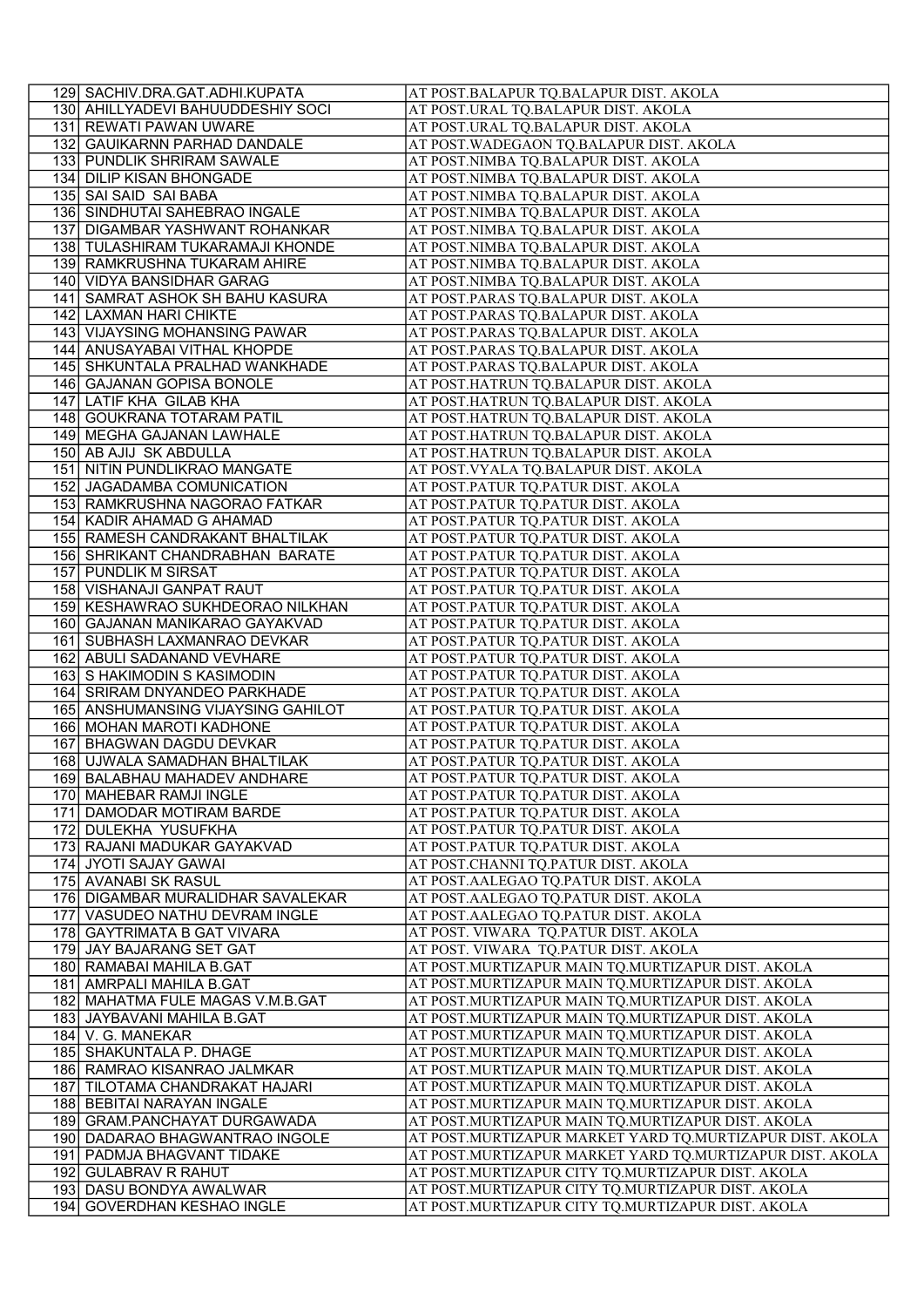| 195 A MAZID A AJIJ                                                      | AT POST.MANA TQ.MURTIZAPUR DIST. AKOLA                                                       |
|-------------------------------------------------------------------------|----------------------------------------------------------------------------------------------|
| 196 MINA PURSHOTAM GHOTADE                                              | AT POST.MANA TQ.MURTIZAPUR DIST. AKOLA                                                       |
| 197 GAUKARNA HARICHANDR KHANDARE                                        | AT POST.MANA TQ.MURTIZAPUR DIST. AKOLA                                                       |
| 198 SHARAD UTMARAO BELASARE                                             | AT POST.KURUM TQ.MURTIZAPUR DIST. AKOLA                                                      |
| 199 BAHINABAI ANNAJI MOHOD                                              | AT POST.KURUM TQ.MURTIZAPUR DIST. AKOLA                                                      |
| 200 SHAMARAO SHENU MADAKAR                                              | AT POST.KURUM TQ.MURTIZAPUR DIST. AKOLA                                                      |
| 201 LAXMAN TUKARAM RANGARI                                              | AT POST.KURUM TQ.MURTIZAPUR DIST. AKOLA                                                      |
| 202 CHNDRBHAN SANPAT KHANDARE                                           | AT POST.KURUM TQ.MURTIZAPUR DIST. AKOLA                                                      |
| 203 SHABNAMBI ABBAS SHAH                                                | AT POST.KURUM TQ.MURTIZAPUR DIST. AKOLA                                                      |
| 204 SUDHAKAR TUSHIRAM KHASWATKAR                                        | AT POST.KURUM TQ.MURTIZAPUR DIST. AKOLA                                                      |
| 205 ASHISH MEDICALS                                                     | AT POST.KARANJA MAIN.TQ.KARANJA DIST. WASHIM                                                 |
| 206 JAIKISAN TRADERS                                                    | AT POST.KARANJA MAIN.TQ.KARANJA DIST. WASHIM                                                 |
| 207 CHAIRMAN/SACHIV VANHAK SAMITI<br>208 VITHAL MADHAWRAO SOLNKE/DESHMU | AT POST.KARANJA MAIN.TQ.KARANJA DIST. WASHIM                                                 |
| 209 BHULABAI LAXMANRAO THOMBARE                                         | AT POST.KARANJA MAIN.TQ.KARANJA DIST. WASHIM<br>AT POST.KARANJA MAIN.TQ.KARANJA DIST. WASHIM |
| 210 NARAYAN LAXMAN THOMBARE                                             | AT POST.KARANJA MAIN.TQ.KARANJA DIST. WASHIM                                                 |
| 211 SHAMRAO KHIRASING RATHOD                                            | AT POST.KARANJA MAIN.TQ.KARANJA DIST. WASHIM                                                 |
| 212 M.ARJUN SHANKAR PIMPLE                                              | AT POST.KARANJA  MAIN.TQ.KARANJA DIST. WASHIM                                                |
| 213 SUNIL MADHUKAR NIGARE                                               | AT POST.KARANJA MAIN.TQ.KARANJA DIST. WASHIM                                                 |
| 214 MAHILA VIKAS SAMITI                                                 | AT POST.KARANJA MAIN.TQ.KARANJA DIST. WASHIM                                                 |
| 215 BHARAT NIRMAN MAHAJAL YOJANA,                                       | AT POST.KARANJA MAIN.TQ.KARANJA DIST. WASHIM                                                 |
| 216 SAWITRIBAI PHULESW.SH.BA.GAT                                        | AT POST.KARANJA MAIN.TQ.KARANJA DIST. WASHIM                                                 |
| 217 JAUTIBA FULE.S.S.B.G.WAI                                            | AT POST.KARANJA MAIN.TQ.KARANJA DIST. WASHIM                                                 |
| 218 VAHAN SAMITI BARAMAHANVADA                                          | AT POST.KAMARGAON .TQ.KARANJA DIST. WASHIM                                                   |
| 219 UKANDA NARAYAN MATE                                                 | AT POST.KAMARGAON .TQ.KARANJA DIST. WASHIM                                                   |
| 220 DYANESHWAR AKARAM RATHOD                                            | AT POST.KAMARGAON .TQ.KARANJA DIST. WASHIM                                                   |
| 221 UDAY NAGARI PT                                                      | AT POST.KAMARGAON .TQ.KARANJA DIST. WASHIM                                                   |
| 222 SHUDHAMATI VASANT PAWAR                                             | AT POST.KAMARGAON .TQ.KARANJA DIST. WASHIM                                                   |
| 223 ABHIJIT LALARAO KARALE                                              | AT POST.KAMARGAON .TQ.KARANJA DIST. WASHIM                                                   |
| 224 RAJU R.INGOLE                                                       | AT POST.KAMARGAON .TQ.KARANJA DIST. WASHIM                                                   |
| 225 ASHOK V TEKADE<br>$226$ K N MUNDE                                   | AT POST.KAMARGAON .TQ.KARANJA DIST. WASHIM<br>AT POST.KAMARGAON .TQ.KARANJA DIST. WASHIM     |
| 227 JAYSHRI RAVINDRE THAKRE                                             | AT POST.DANAJ BU .TQ.KARANJA DIST. WASHIM                                                    |
| 228 PRAVRTAK NIYO. NAGANAND MAHA.D                                      | AT POST.MANGRULPIR MAIN .TQ MANGRULPIR DIST. WASHIM                                          |
| 229 GIRESHA GAJANAN GHODACHAR                                           | AT POST.MANGRULPIR MAIN .TQ MANGRULPIR DIST. WASHIM                                          |
| 230 VASANTRAO RAJARAM PARANDE                                           | AT POST.MANGRULPIR MAIN .TQ MANGRULPIR DIST. WASHIM                                          |
| 231 SULOCHANA PREMSING RATHOD                                           | AT POST.MANGRULPIR MAIN .TQ MANGRULPIR DIST. WASHIM                                          |
| 232 MAHALXMI MAH BAC GAT SONKHAS                                        | AT POST.MANGRULPIR MAIN .TQ MANGRULPIR DIST. WASHIM                                          |
| 233 KHUSHAL VITTHAL MHATARMARE                                          | AT POST.MOHARI .TQ MANGRULPIR DIST. WASHIM                                                   |
| 234 MAHENDRA SHRIRAM BELKHADE                                           | AT POST.MOHARI .TQ MANGRULPIR DIST. WASHIM                                                   |
| 235 DNYANESWAR MANIK MULE                                               | AT POST. SHELU BAZAR .TQ MANGRULPIR DIST. WASHIM                                             |
| 236 TOTABAI SAVAI JADHAV                                                | AT POST. WANOJA .TQ MANGRULPIR DIST. WASHIM                                                  |
| 237   GODAVARI VYANKAT MANVAR                                           | AT POST. WANOJA .TQ MANGRULPIR DIST. WASHIM                                                  |
| 238 RAJKUMAR C NAGDEV                                                   | AT POST.DANORA .TQ MANGRULPIR DIST. WASHIM                                                   |
| 239 SHIVAJI SAMPATRAO BHEENDEKAR                                        | AT POST.DANORA .TQ MANGRULPIR DIST. WASHIM                                                   |
| 240 DURGALAL SHALIGRAM JAYSOWAL                                         | AT POST.MANORA .TQ MANORA DIST. WASHIM                                                       |
| 241 KISHOR RAMDHAN WAGHMARE<br>242 JAGDISH NILKANTH CHAUHAN             | AT POST.MANORA .TQ MANORA DIST. WASHIM<br>AT POST.MANORA .TQ MANORA DIST. WASHIM             |
| 243 LAXMAN NANU RATHOD                                                  | AT POST.MANORA .TQ MANORA DIST. WASHIM                                                       |
| 244 ASHTVINAYAK SWAY SAH BACH GAT                                       | AT POST.MANORA .TQ MANORA DIST. WASHIM                                                       |
| 245 GAJANAN M.SW.S.B.GAT DAPURA                                         | AT POST.MANORA .TQ MANORA DIST. WASHIM                                                       |
| 246 KISAN NARAYAN HAGAVANE                                              | AT POST.SHENDURJANA .TQ MANORA DIST. WASHIM                                                  |
| 247 HM ZP SCHOOL KHAMBALA                                               | AT POST.SHENDURJANA .TQ MANORA DIST. WASHIM                                                  |
| 248 V K DESHPANDE                                                       | AT POST.POHARADEVI .TQ MANORA DIST. WASHIM                                                   |
| 249 TARACHAND M RATHOD                                                  | AT POST.POHARADEVI .TQ MANORA DIST. WASHIM                                                   |
| 250 GAT GRAM PANCHAYAT TANDALI SHE                                      | AT POST. WASHIM MAIN TQ. WASHIM DIST. WASHIM                                                 |
| 251 VANKATESH NAGARI GRAMIN SAHKA                                       | AT POST. WASHIM MAIN TQ. WASHIM DIST. WASHIM                                                 |
| 252 GRAMIN PANI PURVATHA SAVCHHATA                                      | AT POST. WASHIM MAIN TQ. WASHIM DIST. WASHIM                                                 |
| 253 RANI LAXMIBAI PRIMARY SHCOOL W                                      | AT POST. WASHIM MAIN TQ. WASHIM DIST. WASHIM                                                 |
| 254 SAVITRIBAI FULE MAGASWARGIY B                                       | AT POST. WASHIM MAIN TQ. WASHIM DIST. WASHIM                                                 |
| 255  MAHADU YADAV SATPUTE                                               | AT POST. WASHIM MAIN TQ. WASHIM DIST. WASHIM                                                 |
| 256 PREMASING LOBHASING RATHOD<br>257 RAMJI KHANDU GAIKWAD              | AT POST.WASHIM MAIN TQ.WASHIM DIST. WASHIM                                                   |
| 258 NAMDEORAO MAROTRAO KANKAL                                           | AT POST.WASHIM MAIN TQ.WASHIM DIST. WASHIM<br>AT POST. WASHIM MAIN TQ. WASHIM DIST. WASHIM   |
| 259 VACHALABAI DHONDABARAO SARNAIK                                      | AT POST. WASHIM MAIN TQ. WASHIM DIST. WASHIM                                                 |
| 260 ASHA SUBHASH SAVALAKAR                                              | AT POST. WASHIM MAIN TQ. WASHIM DIST. WASHIM                                                 |
|                                                                         |                                                                                              |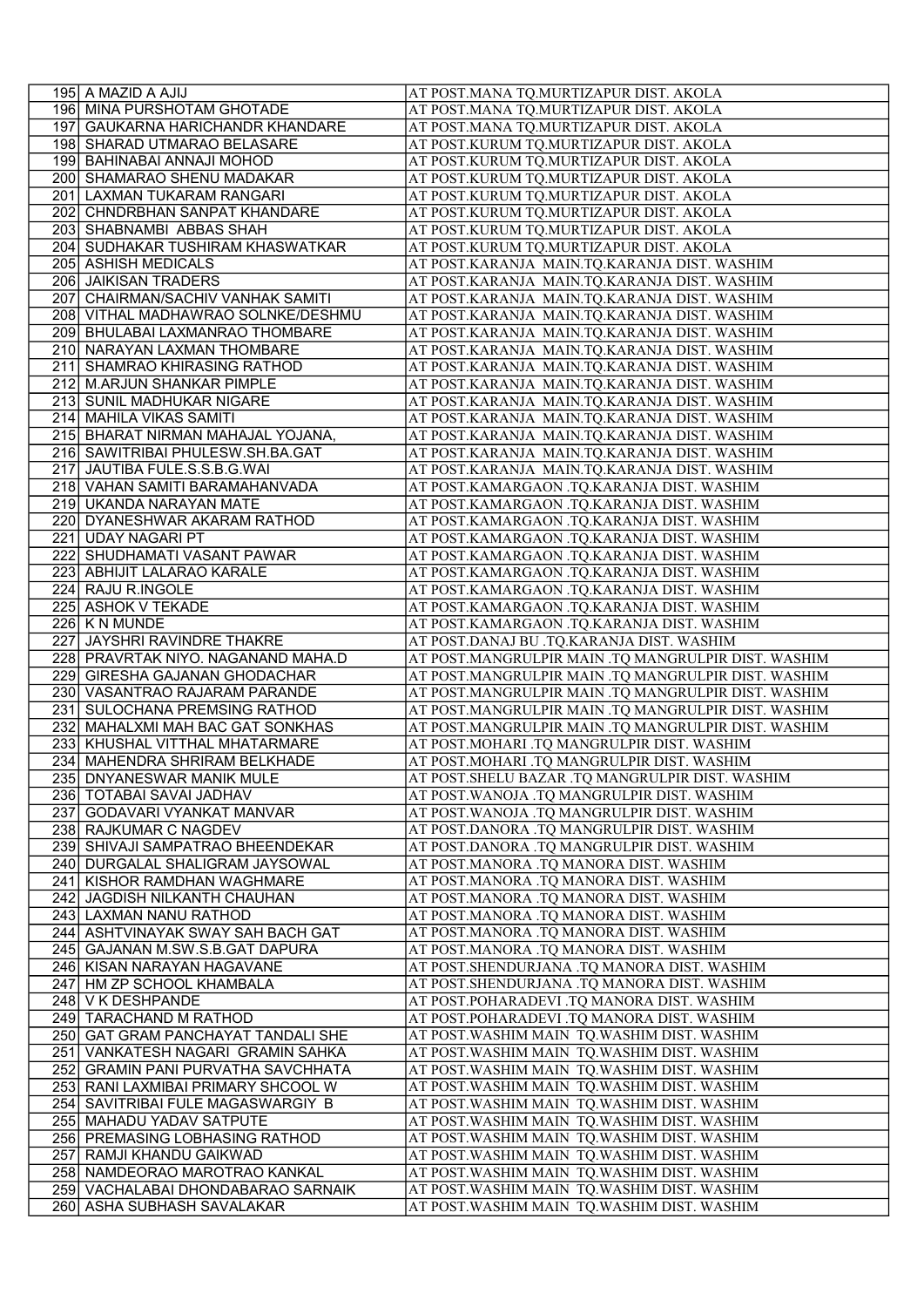|     | 261 N.K.BUNDHE                                                  | AT POST. WASHIM MAIN TQ. WASHIM DIST. WASHIM                                                 |
|-----|-----------------------------------------------------------------|----------------------------------------------------------------------------------------------|
|     | 262 DATTATRAY BABAJI INGOLE                                     | AT POST. WASHIM MAIN TQ. WASHIM DIST. WASHIM                                                 |
|     | 263 SIDHARTH MAHADEO WAIDHY                                     | AT POST. WASHIM MAIN TQ. WASHIM DIST. WASHIM                                                 |
|     | 264 HARI PARASHRAM PARANDA                                      | AT POST. WASHIM MAIN TQ. WASHIM DIST. WASHIM                                                 |
|     | 265 SAHEBHARAO BHAURAO DESHMUK                                  | AT POST. WASHIM MAIN TQ. WASHIM DIST. WASHIM                                                 |
|     | 266 PRASHANT GORAKHANATH WAG                                    | AT POST. WASHIM MAIN TQ. WASHIM DIST. WASHIM                                                 |
|     | 267 AJABRAO.AAYAJIRAO.SARNAIK                                   | AT POST. WASHIM MAIN TQ. WASHIM DIST. WASHIM                                                 |
|     | 268 ATAMARAM DAGADU JADHAO                                      | AT POST. WASHIM MAIN TQ. WASHIM DIST. WASHIM                                                 |
|     | 269 SANGITA JENARDHAN                                           | AT POST. WASHIM MAIN TQ. WASHIM DIST. WASHIM                                                 |
|     | 270 SURESH NILKANTHRAO LUNGE                                    | AT POST. WASHIM MAIN TQ. WASHIM DIST. WASHIM                                                 |
|     | 271 CHITRLEKHA DEVIDAS BHOSLE<br>272 ANUSAYA NARAYAN KHOLE      | AT POST. WASHIM MAIN TQ. WASHIM DIST. WASHIM<br>AT POST. WASHIM MAIN TQ. WASHIM DIST. WASHIM |
|     | 273 NIVRUTTI KUNDALIK GORE                                      | AT POST. WASHIM MAIN TQ. WASHIM DIST. WASHIM                                                 |
|     | 274 NIRMALA MOTIRAM KHADE                                       | AT POST. WASHIM MAIN TQ. WASHIM DIST. WASHIM                                                 |
|     | 275 DHRUPATA GANESH TALE                                        | AT POST. WASHIM MAIN TQ. WASHIM DIST. WASHIM                                                 |
|     | 276 NAMDEV RANUJI KHANDARE                                      | AT POST. WASHIM CITY TQ. WASHIM DIST. WASHIM                                                 |
| 277 | SARJERAO PUNJARAO MANE                                          | AT POST. WASHIM CITY TQ. WASHIM DIST. WASHIM                                                 |
|     | 278 SALIM A JALIL                                               | AT POST. WASHIM CITY TQ. WASHIM DIST. WASHIM                                                 |
|     | 279 SUNIL KASHIRAM PATIL                                        | AT POST. WASHIM CITY TQ. WASHIM DIST. WASHIM                                                 |
|     | 280 GAJANAN V GOTE                                              | AT POST. WASHIM CITY TQ. WASHIM DIST. WASHIM                                                 |
|     | 281 GANPAT SADASHIV DEKHANE                                     | AT POST. WASHIM CITY TQ. WASHIM DIST. WASHIM                                                 |
|     | 282 GANGABAI L CHODHARI                                         | AT POST. WASHIM CITY TQ. WASHIM DIST. WASHIM                                                 |
|     | 283 SHYAMRAO D IDOLE                                            | AT POST. WASHIM CITY TQ. WASHIM DIST. WASHIM                                                 |
|     | 284 MANIRAM K RATHOD                                            | AT POST. WASHIM CITY TQ. WASHIM DIST. WASHIM                                                 |
|     | 285 HANUMANTA S KAMBLE                                          | AT POST. WASHIM CITY TQ. WASHIM DIST. WASHIM                                                 |
|     | 286 PAYAL FEMALE BACHAT GAT                                     | AT POST. WASHIM CITY TQ. WASHIM DIST. WASHIM                                                 |
|     | 287 DATTA SHIVRAM MARKANDE                                      | AT POST.ANSING TQ.WASHIM DIST. WASHIM                                                        |
|     | 288 M YUSUF SHE DAUD<br>289 SUMANBAI K CHOMALE                  | AT POST.ANSING TQ.WASHIM DIST. WASHIM<br>AT POST.ANSING TQ.WASHIM DIST. WASHIM               |
|     | 290 NARAYAN KISAN TORAT                                         | AT POST.ANSING TQ.WASHIM DIST. WASHIM                                                        |
|     | 291 KALINKAMATA MAH KRU M BRAHMA                                | AT POST.ANSING TQ.WASHIM DIST. WASHIM                                                        |
|     | 292 PANDURANG DARYAJI KAKUDKAR                                  | AT POST.TONDGAON TQ.WASHIM DIST. WASHIM                                                      |
|     | 293 ADHI RANA PRATAP NIRMAN                                     | AT POST.MALEGAON TQ.MALEGAO DIST. WASHIM                                                     |
|     | 294 ADH.ADOVATHI DUDHA UTPA.                                    | AT POST.MALEGAON TQ.MALEGAO DIST. WASHIM                                                     |
|     | 295 SUMAN SHRIRAM THAKARE                                       | AT POST.MALEGAON TQ.MALEGAO DIST. WASHIM                                                     |
|     | 296 NANARAO AMRUTRAO GHUGE                                      | AT POST.MALEGAON TQ.MALEGAO DIST. WASHIM                                                     |
|     | 297 BANDU RA. KHADASHE                                          | AT POST.MALEGAON TQ.MALEGAO DIST. WASHIM                                                     |
|     | 298 DAGADU TU. DHABE                                            | AT POST.MALEGAON TQ.MALEGAO DIST. WASHIM                                                     |
|     | 299 VIT.KRU.SHI.PRA.MAN.BORGAON                                 | AT POST.MALEGAON TQ.MALEGAO DIST. WASHIM                                                     |
|     | 300 GOVIND GYANUJI DOBANLE                                      | AT POST.MEDASHI TQ.MALEGAO DIST. WASHIM                                                      |
|     | 301 KALAVATI GOPAL AMBHORE                                      | AT POST.JAULKA RAILWAY TQ.MALEGAO DIST. WASHIM                                               |
|     | 302 LAKSHMI DAGADU CHOUGULE                                     | AT POST.JAULKA RAILWAY TQ.MALEGAO DIST. WASHIM                                               |
|     | 303 AKAGASHAN COMPUTAR VAKAD                                    | AT POST.RISOD MAIN TQ.RISOD DIST. WASHIM                                                     |
|     | 304   WASANTRAO PATIL. SHI SWANSTHA<br>305 NAGAYAM RAO DESHMUKH | AT POST.RISOD MAIN TQ.RISOD DIST. WASHIM<br>AT POST.RISOD MAIN TQ.RISOD DIST. WASHIM         |
|     | 306 NILKANTH VYANKATI INGOLE                                    | AT POST.RISOD MAIN TQ.RISOD DIST. WASHIM                                                     |
|     | 307 DASHRAT KEVAL GIR                                           | AT POST.RISOD MAIN TQ.RISOD DIST. WASHIM                                                     |
|     | 308 PRAKASH PANDARI HUBAD                                       | AT POST.RISOD MAIN TQ.RISOD DIST. WASHIM                                                     |
|     | 309 SHOBA GORKHA PAHADE                                         | AT POST.RISOD MAIN TQ.RISOD DIST. WASHIM                                                     |
|     | 310 PANDURONG WAMAN BHISAJ                                      | AT POST.RISOD MAIN TQ.RISOD DIST. WASHIM                                                     |
|     | 311 LKSHAMAN UCHITRAO DESHMUKH                                  | AT POST.RISOD MAIN TQ.RISOD DIST. WASHIM                                                     |
|     | 312 SAMPAT RAMBHAU JAMDHADE                                     | AT POST.RISOD MAIN TQ.RISOD DIST. WASHIM                                                     |
|     | 313 PRESIDENT & SEC VANHAKKA SAMIT                              | AT POST.RISOD MAIN TQ.RISOD DIST. WASHIM                                                     |
|     | 314 GOPAL MADAN PANDE                                           | AT POST.RISOD MAIN TQ.RISOD DIST. WASHIM                                                     |
|     | 315 SHETKARI BACHAT GAT                                         | AT POST.RISOD MAIN TQ.RISOD DIST. WASHIM                                                     |
|     | 316 RANI LAXMIBAI KRUSHI MAHILA                                 | AT POST.RISOD MAIN TQ.RISOD DIST. WASHIM                                                     |
|     | 317 BHAGYASHALEE KRUSH MAHELA BACH                              | AT POST.RISOD MAIN TQ.RISOD DIST. WASHIM                                                     |
|     | 318 JAI GANESHA KUSHI SHETKARI MAN                              | AT POST.RISOD MAIN TQ.RISOD DIST. WASHIM                                                     |
|     | 319 BRADRINARAYAN V KAYANDE<br>320 RAJESH RAMKRUSHANA BAGDIA    | AT POST.RISOD CITY TQ.RISOD DIST. WASHIM<br>AT POST.RISOD CITY TQ.RISOD DIST. WASHIM         |
|     | 321 SOPAN N BHISADE                                             | AT POST.RITHAD TQ.RISOD DIST. WASHIM                                                         |
|     | 322 VISHNU S AMBHORE                                            | AT POST.RITHAD TQ.RISOD DIST. WASHIM                                                         |
|     | 323 LAXIMIBAI RAMBHAU MALEKAR                                   | AT POST.RITHAD TQ.RISOD DIST. WASHIM                                                         |
|     | 324 SARSVATI D BHISADE                                          | AT POST.RITHAD TQ.RISOD DIST. WASHIM                                                         |
|     | 325 ABBAS S AFAR                                                | AT POST.RITHAD TQ.RISOD DIST. WASHIM                                                         |
|     | 326 MAHADEO B INGOLE                                            | AT POST.RITHAD TQ.RISOD DIST. WASHIM                                                         |